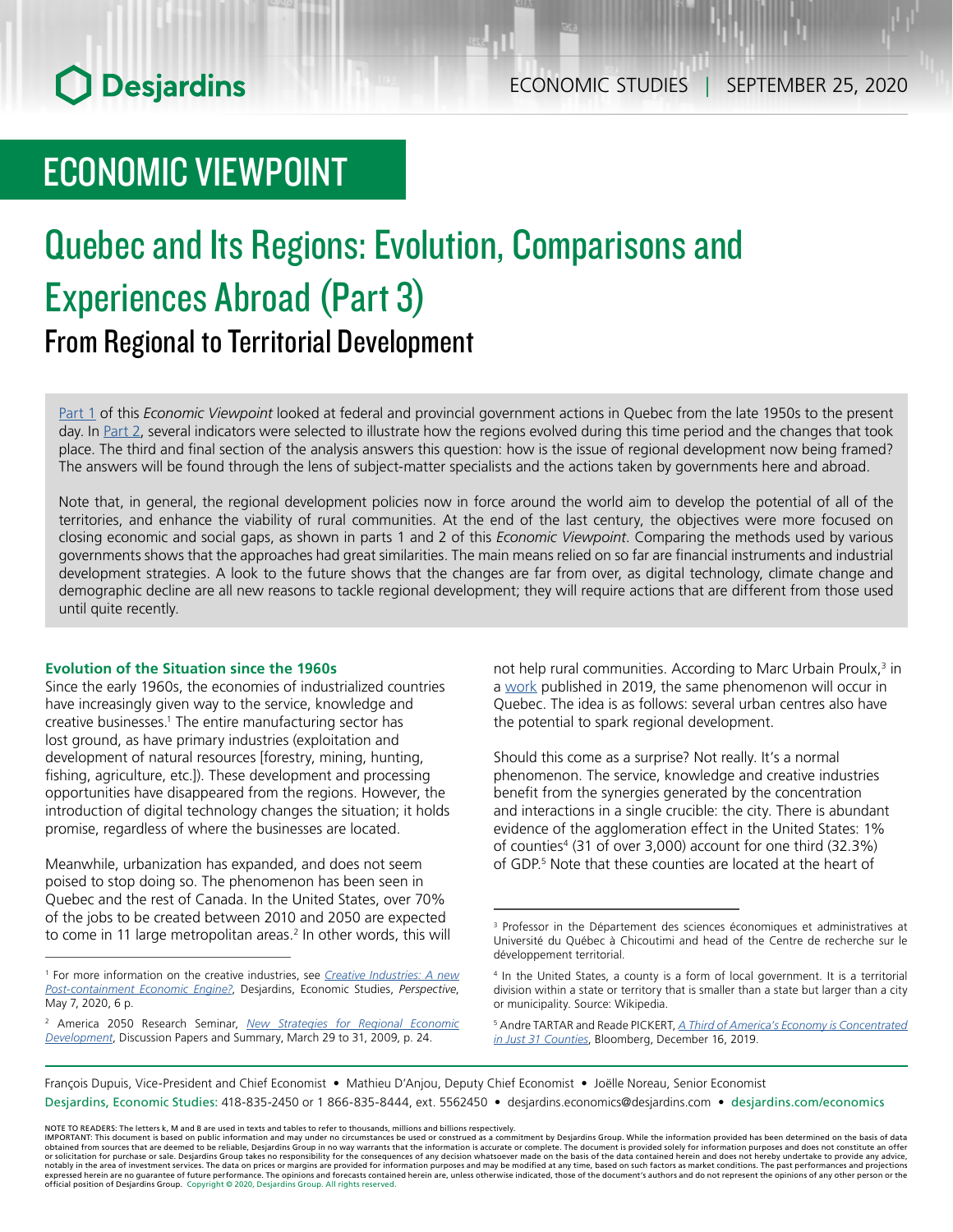## Desjardins

or close to major urban agglomerations. In some respects, urbanization thwarts the authorities' drive to occupy the territory. However, it is important to recognize that this is a market force adaptation mechanism: people go where the jobs are. Over the decades, various initiatives of administrative authorities have raised hopes, borne fruit, and undergone reverses, as the next section explains.

- $\blacktriangleright$  Progress and disappointment
	- As mentioned in parts 1 and 2 of the *Economic Viewpoint*, published last spring, government actions since the 1960s have managed to smooth the disparities between Quebec's regions. However, the inequalities have not all disappeared. The same phenomenon can be observed elsewhere in Canada, where the work to reduce regional differences has helped put populations' well-being on a more even footing. However, some regions remain more on the margins in terms of the general prosperity (Cape Breton, Northern Ontario and northeastern New Brunswick, for example). In a way, we can assume that the limits of the approaches used have been reached.
	- Japan also engaged in regional development actions and saw disparities decline over time. Their methods were guided by a focus on infrastructure and human capital nationwide.<sup>6</sup> In its *[Regional Outlook 2019](https://www.oecd-ilibrary.org/urban-rural-and-regional-development/oecd-regional-outlook-2019/summary/french_7acb0624-fr;jsessionid=fN4uBXGHtP7P1Y4-37e1volF.ip-10-240-5-167)*, the Organisation for Economic Co-operation and Development (OECD) notes that the fight to substantially reduce inequalities between regions in some of the organization's member nations has not really been won. This is why the OECD is still arguing for maintaining policies that can invigorate disadvantaged regions. In the United States, some zones seem to be lagging behind others. They are concentrated in the centre of the country, far from the coastal areas and megalopolises.7 In terms of cities with populations over 50,000, the underperformance is seen in the northeast, around the Great Lakes and in the Appalachians. However, except for Philadelphia and Detroit, the major cities have done better, as their manufacturing jobs were replaced by jobs in services.
	- The passage of time yields some observations and makes it possible to get some perspective on the actions taken. Although some actions were effective, this is not the case with all of them. Moreover, the changing economic situation and tightening of public finances raised some criticisms and a number of questions.

#### $\blacktriangleright$  Reassessments

- As a decade, the 1960s generated a lot of enthusiasm and raised great hopes for regional development. As time went on, the limits of the measures used cooled the initial enthusiasm. Some disenchantment developed with the programs adopted during that era. For its part, the OECD noted that, even though colossal amounts were invested in infrastructures, this did not solve all the problems.
- In Quebec, there is no unanimity regarding program effectiveness. For example, here are four ways to look at the assistance public administrations gave to the regions. Note that the issue of regional development can go off in all directions. A [work](https://www.puq.ca/catalogue/livres/politique-territoriale-quebec-3763.html) published under the direction of Marie-Claude Prémont and Marc-Urbain Proulx in 2019 notes that, despite much effort, three major problems have still not been resolved: the inclusion of transportation in development matters; rampant urbanization in agricultural areas, and turf wars between urban and rural territories. A second group, researchers Joannis, Martin and St-Cerny<sup>8</sup> frame the issue of assistance to the regions as a dilemma: should we aim for developing places or individuals? Other observers and organizations are more affirmative, believing that the efforts must focus on decreasing the disparities between rural territories and cities, rather than between regions.<sup>9</sup>
- Lastly, a fourth group raises many questions about the impact of certain policies; it has a stance on the advantages given to the regions, believing they have a dissuasive impact on regional efforts, skew market efficiency, and are not enough to trigger change. These critiques were formulated in the wake of state disengagement in the 1980s (due to the major economic crisis of 1981-1982, precarious public finances, and a painful period of stagflation, in particular). Nonetheless, there is a certain consensus among Quebec authors; they argue that, around 1980, there was a shift from exogenous regional development propelled by Ottawa and Quebec City to endogenous territorial development that stemmed from the ground.<sup>10</sup> For its part, the **OECD** thinks we need to shift from an approach based on subsidies and transfers to designated regions to an approach that focuses primarily on improving growth and development potential for all regions.

<sup>8</sup> Marcelin JOANIS, Fernand MARTIN and Suzie ST-CERNY, *[Quel avenir pour les](http://www.cirano.qc.ca/pdf/publication/2004RP-05.pdf) [politiques de développement régional au Québec?](http://www.cirano.qc.ca/pdf/publication/2004RP-05.pdf)*, project report, Montreal, 2004, 2004RP-05, 105 p. (revised edition).

<sup>9</sup> In Canada, the need to be concerned about the fate of rural communities was, among other things, argued in a 2008 report of the Standing Senate Committee on Agriculture and Forestry, *[Beyond Freefall: Halting Rural Poverty](https://sencanada.ca/content/sen/committee/392/agri/rep/rep09jun08-e.pdf)*, 448 p.

<sup>10</sup> Marie-Claude PRÉMONT and Marc-Urbain PROULX, *[La politique territoriale au](https://www.puq.ca/catalogue/livres/politique-territoriale-quebec-3763.html) [Québec – 50 ans d'audace, d'hésitations et d'impuissance](https://www.puq.ca/catalogue/livres/politique-territoriale-quebec-3763.html)*, Presses de l'Université du Québec, 2019, p. 385. (available in French only)

<sup>6</sup> World Bank Group, *[Case Study on Territorial Development in Japan](http://documents1.worldbank.org/curated/en/434651560830510154/pdf/Case-Study-on-Territorial-Development-in-Japan.pdf)*, 2017, 32 p.

<sup>7</sup> America 2050 Research Seminar, *Op. Cit.*, 36 p.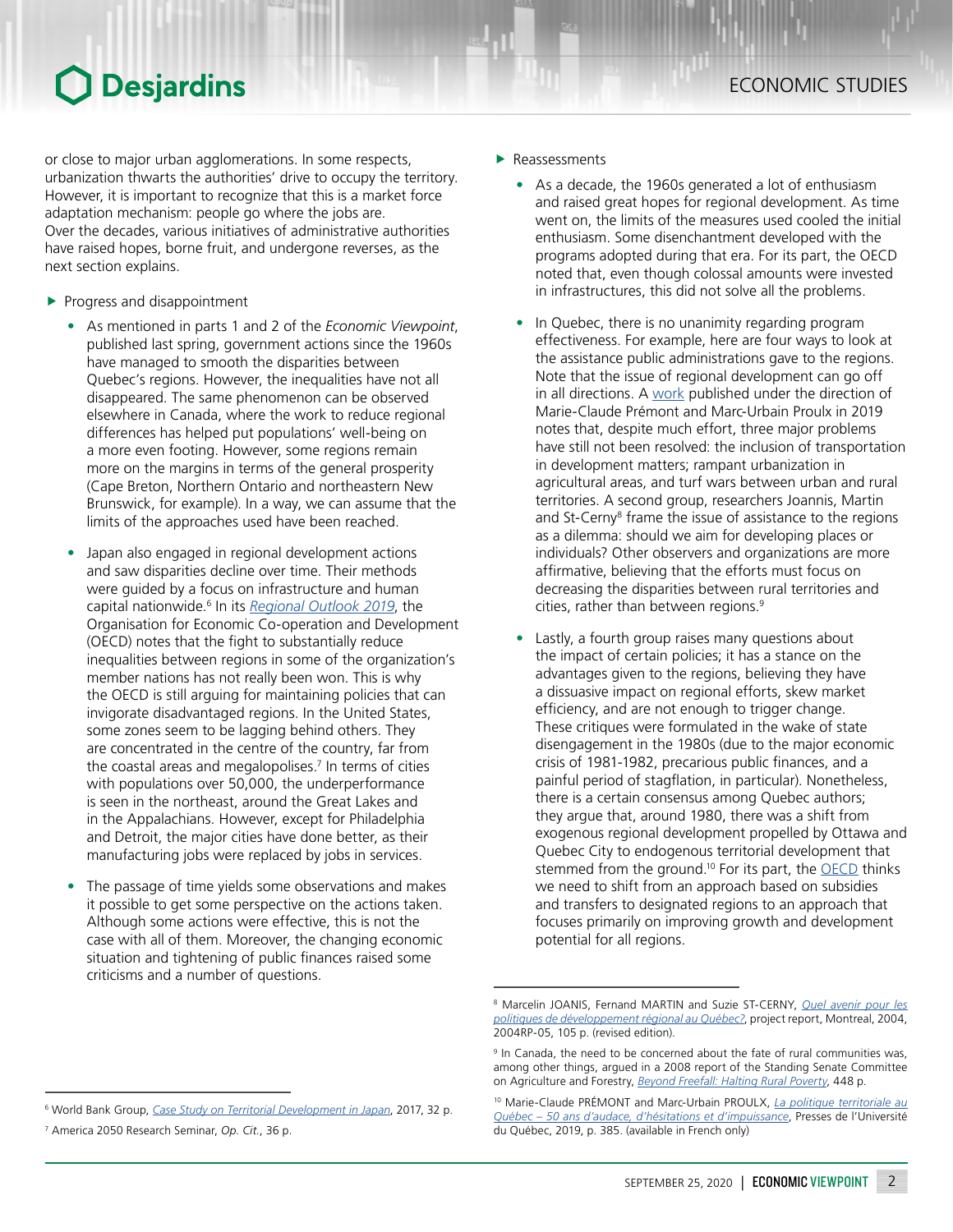#### *Some examples of medium- and long-term visions for regional development*

| <b>SOME EXAMPLES</b>                                                                            |
|-------------------------------------------------------------------------------------------------|
| Regional policy (over 10 years).                                                                |
| National Spatial Strategy (National Plan) (over 10 years).                                      |
| Regions 2030 (over 10 years).                                                                   |
| Community Development Program (since 1986).                                                     |
| Regional Development program.                                                                   |
| Stratégie gouvernementale pour assurer l'occupation et la vitalité des territoires (2018-2022). |
|                                                                                                 |

Sources: see Annex on page 9 and Desjardins, Economic Studies

In short, we could say that there is no unanimity about the programs and policies of the 1960s and 1970s. Although certain regional disparities persist, yesterday's methods are no longer appropriate today. The outcomes did not always live up to expectations, and the state's role in regional development has changed. Moreover, the growing weight of the service, knowledge and creative industries requires new tools. Insofar as these sectors are concentrated in the cities, the focus must also be on gaps between urban and rural settings.

### **Regional Development Today**

- $\blacktriangleright$  Developing a vision
	- The concern with regional development can be enshrined in the constitution. This is the case in France (state-region subsidiarity), Canada's federal governments (federal government equalization), and Germany (reduction in regional disparities). Some also opt to proceed through legislation, enacting laws to give their programs some durability. The Canadian and British Columbia governments also did this, passing legislation to create agencies or funds dedicated to regional development. Some states develop policies and strategies that span several years. Table 1 provides a few examples.
	- Frequently, the starting point for a strategy for the regions is a long-term vision of development. However, this is not systematically true. The United Kingdom, United States, Alberta, British Columbia, Massachusetts and New York State did not develop such a vision, but are still concerned with the fate of the regions.
- $\blacktriangleright$  Involving all stakeholders
	- Over the years, in almost all OECD nations, a "transfer of authority" occurred from national and provincial bodies to local authorities. The fate of the regions is now more dependent on local forces. Action has been decentralized. In some cases, local financial participation is required (in Ontario, Alberta and the United States, for example).

In others, local and regional committees make the selection of projects (e.g. Canadian and Australian federal governments). A consultation of myriad studies and documents indicates that responsibilities are not shared in the same way everywhere. Table 2 on page 4 shows that the transfer of responsibility from the national level to local bodies seems widespread, although France and Japan seem to be retaining a more centralized approach.

- Moreover, this division of responsibilities in no way keeps large corporations from arriving with support from provincial or national administrations.
- $\blacktriangleright$  Developing all territories
	- The gradual transfer of power (responsibilities) from the national to local levels has made the concept of region more elastic. Development of the regions also includes industrial areas and city centres that are looking for new energy. Even the wording has changed: we now speak more about territories than regions. In many places around the world (China, South Korea, Ireland, Scotland, Catalonia, etc.), governments have worked to restore decrepit industrial or commercial areas through projects that focus on greening, the quality of urban life, technology and higher education.<sup>11</sup>
	- The *[Stratégie québécoise pour assurer l'occupation et](https://www.mamh.gouv.qc.ca/ovt/strategie-gouvernementale/)  [la vitalité des territoires](https://www.mamh.gouv.qc.ca/ovt/strategie-gouvernementale/)* is imbued with this spirit of a change in approaches and wording: it does not target any specific region but, on the contrary, aims to support the development of all of Quebec's territories. In Canada, at the federal level, the idea of covering all of the territories under its jurisdiction is also present, through six regional development agencies. In Quebec and elsewhere in the world, we can identify two categories of actions for

<sup>11</sup> America 2050 Research Seminar, *Op. Cit.*, p.14-19.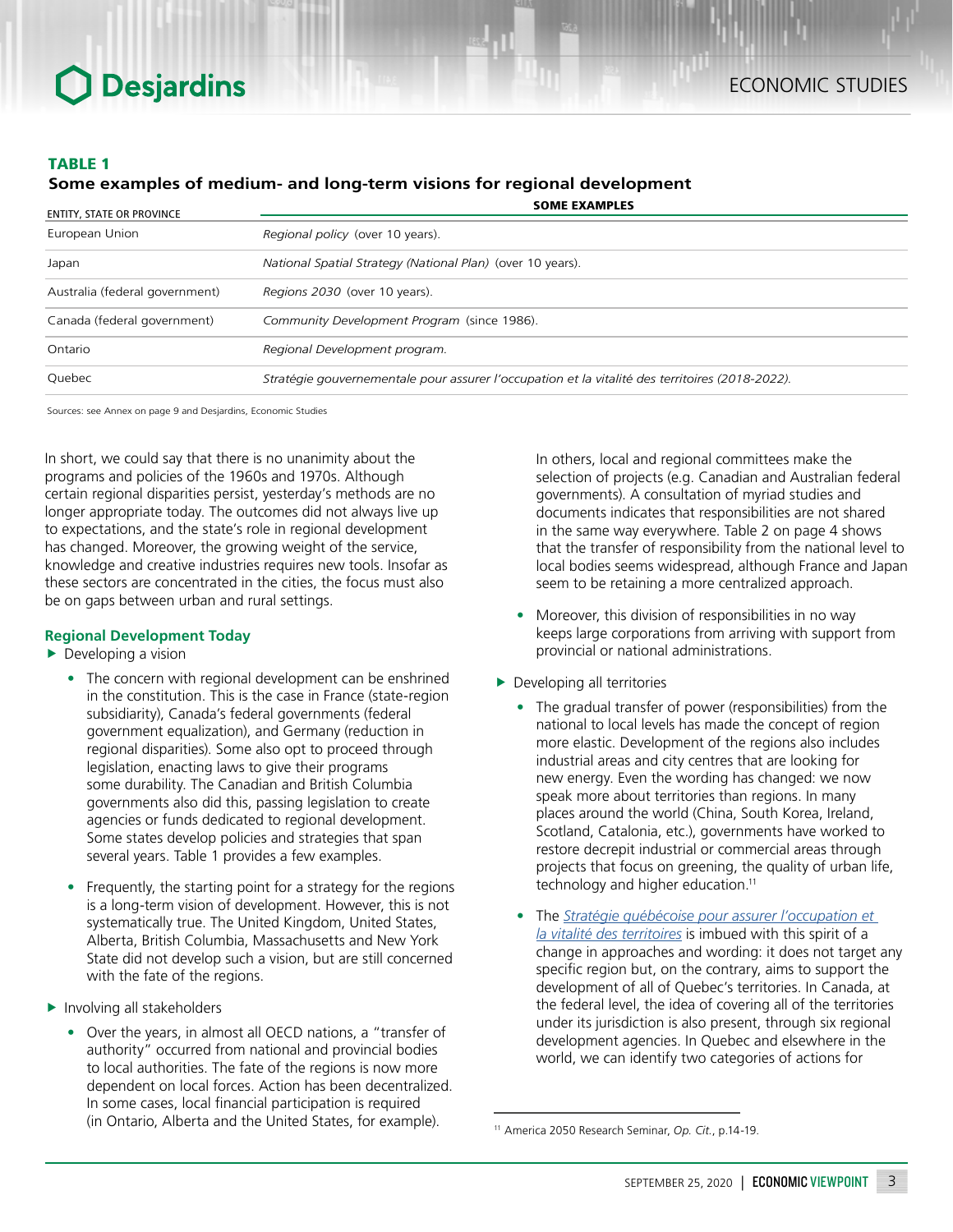## *Distribution of regional development responsibilities among national, regional and local entities*

| <b>ENTITY, STATE OR PROVINCE</b>                                                                                                                                                               | <b>DISTRIBUTION OF RESPONSIBILITIES</b>                                                                                                                                                                                                                |
|------------------------------------------------------------------------------------------------------------------------------------------------------------------------------------------------|--------------------------------------------------------------------------------------------------------------------------------------------------------------------------------------------------------------------------------------------------------|
| Quebec<br>Canada (federal government)                                                                                                                                                          | 1960s and 1970s: action driven by the federal and provincial governments.<br>Since the start of the 1980s: regional development actions were decentralized.<br>Regional development perceived as having to first come from the communities themselves. |
| European Union                                                                                                                                                                                 | In its planning for 2021-2027, the European Union expects to give more autonomy to local powers.                                                                                                                                                       |
| United States (federal government)<br>Australia (federal government)<br>United Kingdom<br>Ontario<br>Alberta<br>British Columbia<br>New York State<br>State of Massachusetts<br>State of Texas | The central government does not engage in much direct intervention.<br>It provides financial and technical support to local handling, primarily by forming committees that include<br>stakeholder representatives.                                     |
| France<br>Japan                                                                                                                                                                                | Distribution of responsibilities between the centre and regions leans toward the centre.<br>There are still accountability mechanisms for local and regional participants.                                                                             |

Sources: see Annex on page 9 and Desjardins, Economic Studies

grouping regional development policies and programs, depending on whether they target urban or rural settings.

A quick review of each type of action is set out in the following paragraphs.

- Focus on cities
- $\sqrt{\phantom{a}}$  According to some researchers, urban agglomerations act as engines for development. From this perspective, it is important to strengthen cities, encourage mobility and, in doing so, accept certain regional disparities. This approach, the growth hub approach, is not new. It seems to have won the favour of experts and government authorities in recent decades. For example, the European Union (EU) strengthened the urban dimension of its regional policy for 2021 to 2027.
- $\sqrt{\phantom{a}}$  Table 3 on page 5 situates the actions that focus on cities in some OECD nations. Australia, for example, focuses explicitly on cities as development hubs. Ontario, the United States and France developed financial assistance programs for downtown revitalization projects. The idea is to improve the population's well-being and consolidate the city's role as a driving force in territorial development. Programs of this type have been seen in Quebec in the past. In the United Kingdom, greater powers have been devolved to some cities and their surrounding regions. Here again, in 2017, Quebec passed three laws to redefine the relations between the Quebec government and the [municipalities](https://www.mamh.gouv.qc.ca/ministere/legislation/redefinition-des-relations-quebec-municipalites-et-statuts-des-villes-de-montreal-et-de-quebec/) and the statutes of Montreal and Quebec City. For its part, the OECD recognizes the

strategic role cities play in development, but warns against the substantial income inequalities that can result from the cohabitation of knowledge and creative workers with low- or unskilled workers in other areas of activity. Strains could emerge in the most prosperous urban areas as the result of a rapid increase in the cost of living, particularly shelter costs.

- $\sqrt{\ }$  Aware of the problems resulting from the overconcentration of activity and population in Tokyo, Japan is implementing a strategy that targets the complementarity and hierarchization of cities, and deconcentration of some functions and services. The United Kingdom is also striving to foster complementarity among its major urban centres, instead of letting London monopolize much of the development.
- Sustaining rurality
- $\sqrt{\phantom{a}}$  The word rural covers a lot of territory. According to the OECD, it represents 75% of the territory that contains 25% of the population. The mechanization of labour has decreased employment (agricultural, mining, forestry, etc.) and required economic activities to diversify in communities that are often located around major centres. Table 4 on page 6 provides a quick overview of actions aimed at supporting rurality and disadvantaged communities. In the EU, the common agricultural policy is a powerful means for supporting rural areas. Japan adopted a formal policy to support rural life. In France, between 2016 and 2018, 485 rural development contracts were signed to revitalize certain zones.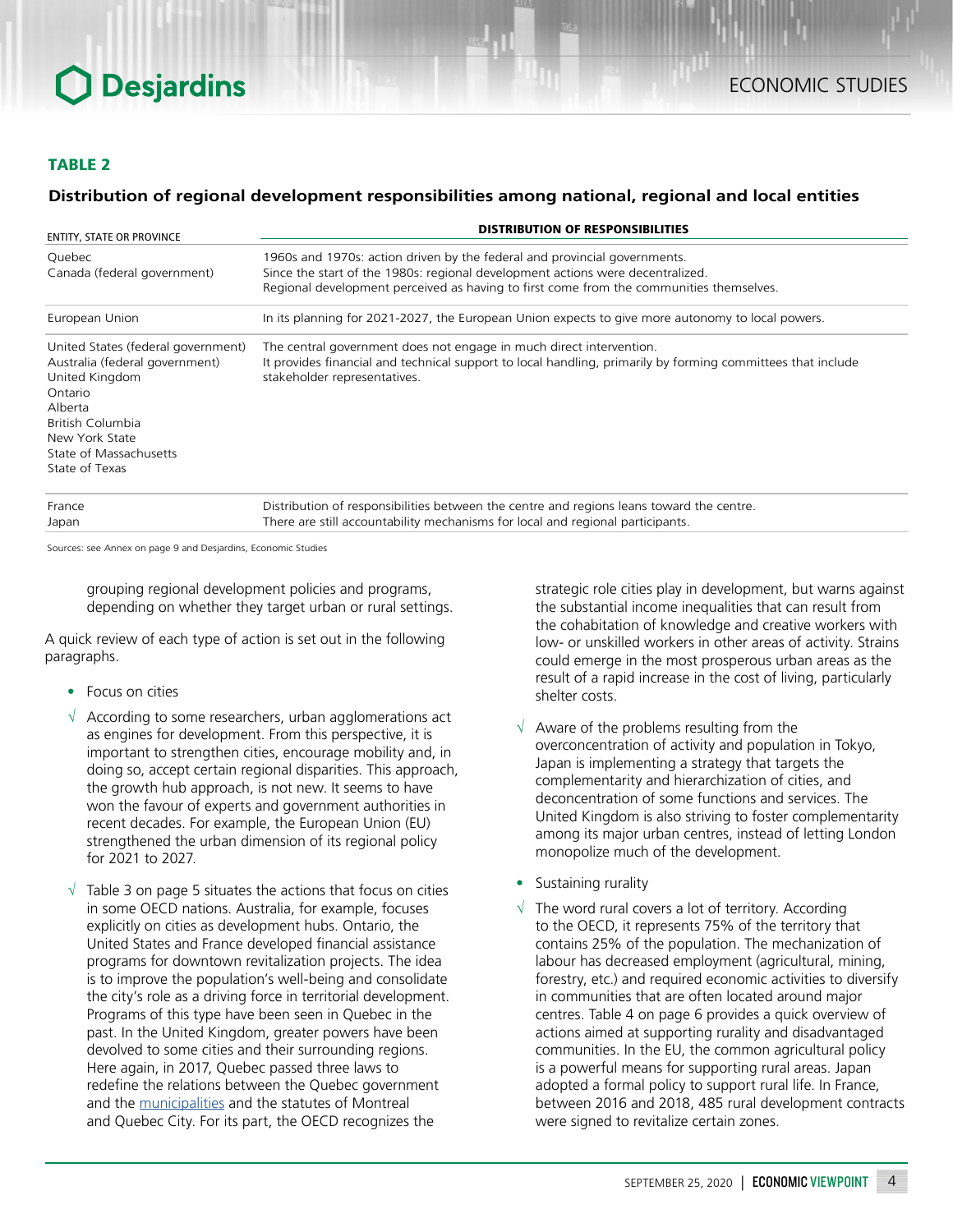## *City-focused actions*

| <b>ENTITY, STATE OR PROVINCE</b>                                    | <b>PREFERRED TYPE OF ACTION</b>                                                                                                                                                                                                                                                                                                                                                                                       |
|---------------------------------------------------------------------|-----------------------------------------------------------------------------------------------------------------------------------------------------------------------------------------------------------------------------------------------------------------------------------------------------------------------------------------------------------------------------------------------------------------------|
| European Union                                                      | In its 2021-2027 plan: the proportion of the European Regional Development Fund (ERDF) earmarked for urban<br>development was increased.                                                                                                                                                                                                                                                                              |
| Australia (federal government)                                      | Explicitly focuses on cities as development hubs.                                                                                                                                                                                                                                                                                                                                                                     |
| Ontario<br>United States (federal government)<br>France             | Financial assistance programs for downtown revitalization projects were awarded to improve population well-<br>being and consolidate the city's role as a driving force in territorial development.                                                                                                                                                                                                                   |
| United Kingdom                                                      | Greater powers were devolved to some cities and their surrounding regions.                                                                                                                                                                                                                                                                                                                                            |
| Organisation for Economic<br>Co-operation and Development<br>(OECD) | The organization recognizes the urban agglomeration's strategic role in economic development, but issues<br>warnings:<br>- watch for income inequalities between knowledge workers and less qualified workers and<br>the pressure of high wages on shelter, in particular.                                                                                                                                            |
| Japan<br>United Kingdom                                             | Aware of the danger of overly great concentration of activity and population in their respective capitals:<br>- Japan is striving to foster complementarity and hierarchization of cities, and<br>the deconcentration of some functions and services;<br>- the United Kingdom is also aiming for complementarity among its major urban centres, rather than<br>allowing London to monopolize the bulk of development. |

Sources: see Annex on page 9 and Desjardins, Economic Studies

- $\sqrt{ }$  In Canada, as early as 1985, the federal government instituted the Community Futures Program (CFP). In Ontario, the Rural Economic Development program (RED [program](https://www.ontario.ca/page/rural-economic-development-program)) offers cost-share funding in order to create strong rural communities. In 2001, Quebec adopted the Politique nationale de la ruralité, which was renewed in 2007. The idea was to encourage local communities to take charge of development. This was then replaced by the Stratégie gouvernementale pour assurer l'occupation et la vitalité des territoires (2018-2022).
- $\blacktriangleright$  Tackling current challenges
	- The onset of COVID-19 and measures to combat its spread have prompted many observers to reassess the idea of globalization. They found that national, regional and local forces had perhaps been underestimated in recent years. The experience of an almost universal lockdown, with proliferating foreign supply problems, suggested that we could look more to local businesses. However, the pandemic should not make us overlook other sizable challenges. Among them, the OECD points to the technological revolution, climate change, and demographic changes brought on by population movements.12
	- Growing automation, application of digital technology and artificial intelligence will change the nature of work and

the functions handled by humans. According to the [OECD](https://www.oecd-ilibrary.org/fr/urban-rural-and-regional-development/oecd-regional-outlook-2019/summary/english_964b90d8-en?parentId=http%3A%2F%2Finstance.metastore.ingenta.com%2Fcontent%2Fpublication%2F9789264312838-en), from 4.0% to 39.0% of jobs are deemed to be "at risk," depending on the region. Just as the mechanization of agricultural, mining and forestry operations has altered rural and urban communities, we can expect the technology revolution to reshape them in turn. In light of today's assessment, we can sense that the effects will be especially perceptible in zones outside the major urban agglomerations, particularly where there is a concentration of manufacturing activity. Initially, we tend to think in negative terms, essentially picturing layoffs, whereas these changes could prove to create jobs.

- In terms of demographics and population movements, the outlooks are food for thought. It is estimated that 57% of OECD nations will see their populations decline, which will eventually create a tax base problem, especially in the major centres.
- Could the solution lie in effective migration policies that would mitigate the impacts of population ageing? For instance, the Ontario government's RED Program provides an example of adapting regional development programs to demographic challenges. Financial assistance is given to communities that have projects to attract and retain immigrant workers and youth. For its part, the EU will factor in immigrant reception and integration in its assessment of the funding applications it receives in the coming years.

<sup>12</sup> OECD, *[Regional Outlook 2019](https://www.oecd-ilibrary.org/fr/urban-rural-and-regional-development/oecd-regional-outlook-2019/summary/english_964b90d8-en?parentId=http%3A%2F%2Finstance.metastore.ingenta.com%2Fcontent%2Fpublication%2F9789264312838-en)*, Leveraging Megatrends for Cities and Rural Areas. Summary, 2019, 4 p.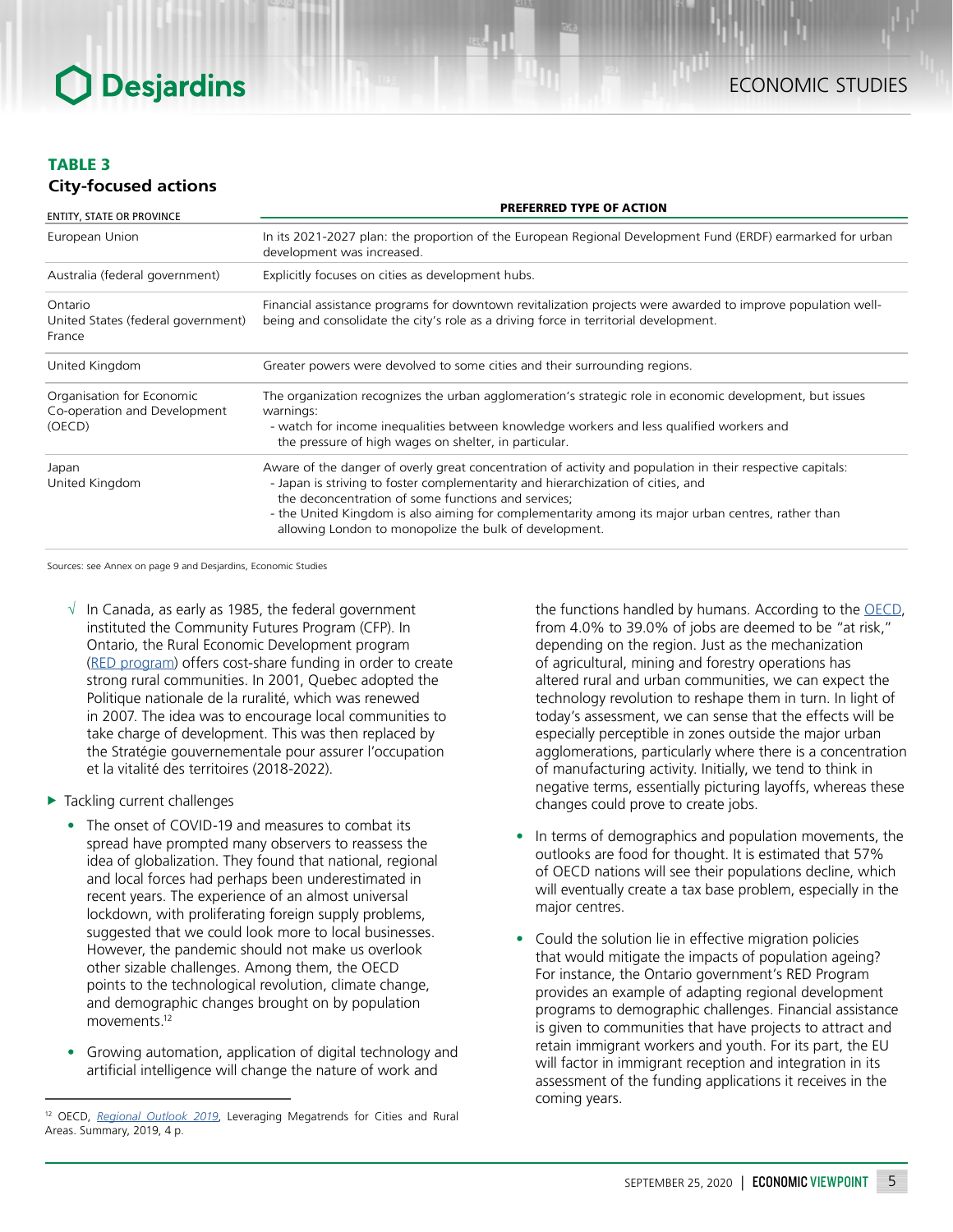### *Actions to sustain rurality*

| <b>ENTITY, STATE OR PROVINCE</b> | <b>PREFERRED TYPE OF ACTION</b>                                                                                                                                                                                                                                                                               |
|----------------------------------|---------------------------------------------------------------------------------------------------------------------------------------------------------------------------------------------------------------------------------------------------------------------------------------------------------------|
| European Union                   | The common agricultural policy is a powerful means for supporting rural life.                                                                                                                                                                                                                                 |
| Japan                            | The country adopted a formal policy to support rurality (in particular, tackling the demographic challenge,<br>ensuring a prosperous, sustainable rural economy, and preserving heritage).                                                                                                                    |
| France                           | Between 2016 and 2018, 485 rural development contracts were signed to revitalize some rural areas (emphasis<br>on digital technology and the energy transition).                                                                                                                                              |
| Canada                           | In 1985, the federal government introduced the Community Development Program (CDP) (development and<br>adaptation of rural and remote areas grappling with serious economic problems).                                                                                                                        |
| Ontario                          | The Rural Economic Development program (RED program) offers cost-share funding in order to create strong<br>rural communities.                                                                                                                                                                                |
| Quebec                           | 2001: Quebec adopted the Politique nationale de la ruralité, which was renweed in 2007. The idea was to<br>encourage local communities to take charge of development.<br>It was later replaced by the Stratégie gouvernementale pour assurer l'occupation et la vitalité des territoires<br>$(2018 - 2022)$ . |

Sources: see Annex on page 9 and Desjardins, Economic Studies

• In terms of climate change, regional and local administrations are already engaged in the fight. However, these efforts are insufficient, and help from central governments will be needed. For its part, the EU is already focused on energy transition objectives. Japan has a national spatial policy that goes a long way toward considering the consequences of climate events and disasters. The country stands out for its focus on properly preparing for coming challenges rather than remediating current problems.

In short, governments remain concerned with regional development, but the aims and methods have changed over time. These days, the focus is more on enhancing development potential rather than reducing inequality. The notion of region has involved and become less limiting. Increasingly, development is the purview of the regions and communities, although the central governments remain present. Moreover, development no longer solely concerns disadvantaged regions. Lastly, the new challenges of the technological revolution, demographics and climate change are now on the agenda.

#### **The Principal Means Used**

A review of the main means states use to develop regions allows them to be categorized. Four categories were selected in this analysis. Aside from assistance that primarily targets the regions, in the developed nations, there is a diverse array of instruments that work on regional development, and it is not possible to list them all. Many actions can influence the organization, occupancy and development of territories and the well-being of populations. In this case, the emphasis will be on actions that are specifically intended to stimulate regional development or reduce regional disparities.

- $\blacktriangleright$  Equalization is one of these categories. Broadly, this can be seen as a way to redistribute budget resources. Canada (federal government) is not alone in this: the EU, Finland and Switzerland have similar distribution mechanisms. However, Canada has additional transfers for health care. In some European states, there is a second level of equalization: states that redistribute to their regions, as in Germany and its 16 Länders.
- $\triangleright$  Tax incentives constitute a second group of actions. Most such measures provide deductions or tax abatements to businesses in order to stimulate investment in designated zones. Table 5 on page 7 shows the diversity in approaches between the United States, Europe, Australia and Quebec.
- $\blacktriangleright$  In Canada (federal government), the tax incentives for regional development are less abundant than previously. They persist in Quebec in the form of refundable tax credits. Although some of these credits are explicitly earmarked for Gaspésie, some coastal zones and the resource sectors, they are also offered to the manufacturing sector in all central regions and resource regions. The restructuring of tax assistance undertaken in the mid-2010s attests to a new orientation in Quebec, favouring an approach that is more focused on productivity and innovation than on supporting certain specific regions or territories. In fact, the tax assistance for innovation (R&D, new economy, digital economy, cultural industries) is much larger than the assistance for regional development.
- $\blacktriangleright$  Financial assistance constitutes a third category of tools. Making regional development funds available is a measure all governments use (table 6) on page 7. For its part, the EU has five Structural Funds; these are one of its main instruments for cohesion among member nations. The United Kingdom and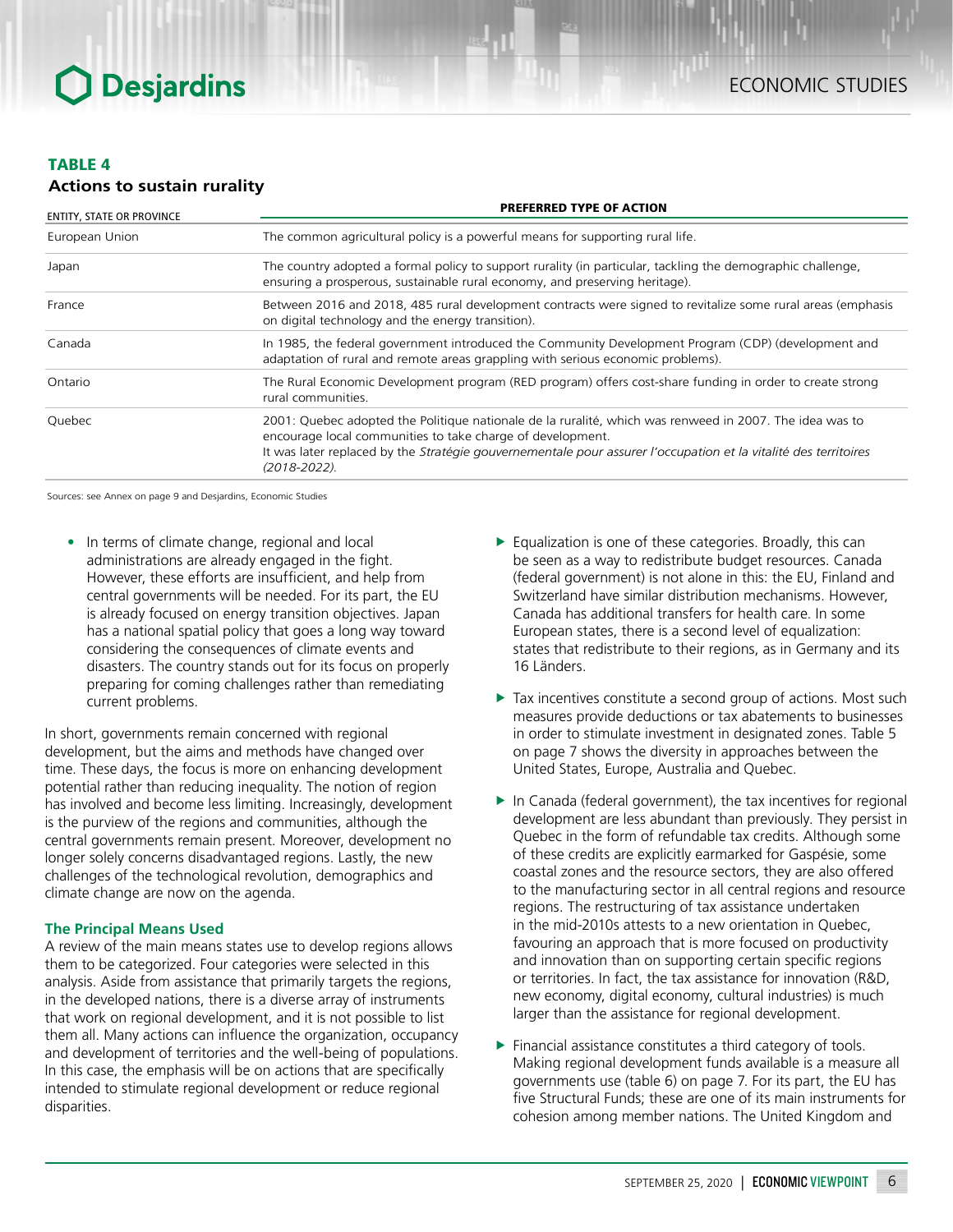### *Tax incentives*

| <b>ENTITY, STATE OR PROVINCE</b> | <b>SOME EXAMPLES</b>                                                                                                                                                                                                                                                                                                                                                                                                                                                                   |
|----------------------------------|----------------------------------------------------------------------------------------------------------------------------------------------------------------------------------------------------------------------------------------------------------------------------------------------------------------------------------------------------------------------------------------------------------------------------------------------------------------------------------------|
| (federal government)             | United States and European nations They use a wide array of fiscal measures.                                                                                                                                                                                                                                                                                                                                                                                                           |
| United Kingdom                   | The country offers tax incentives and regulatory abatements for businesses operating in certain target territories.                                                                                                                                                                                                                                                                                                                                                                    |
| Australia (federal government)   | Tax relief is given to people living the back country.                                                                                                                                                                                                                                                                                                                                                                                                                                 |
| Quebec                           | Refundable tax credits exist. A portion is explicitly earmarked for Gaspésie, some coastal zones and resource<br>sectors.<br>Some credits are also offered to the manufacturing sector in all central and resource regions.<br>Since the mid-2010s, the restructuring of tax assistance focuses more on increasing productivity and innovation<br>(Research and Development, new economy, digital economy, cultural industries) than on supporting specific<br>regions or territories. |

Sources: see Annex on page 9 and Desjardins, Economic Studies

Australia also have them, but they are much less generous than the EU's. Sub-nationally, in both the United States and Canada, there is a lot of variability among the states and provinces. The amounts can add up to hundreds of millions of U.S. dollars in New York State, but are much smaller in Texas and Massachusetts. The same disparity exists between Canadian provinces: the Quebec government's regional development financing funds are more substantial than those of Ontario, Alberta and British Columbia.

 $\blacktriangleright$  Note that, in both Canada and the United States, federal government assistance seems to be more focused on the local entities' planning, coordination and promotion activities. In a way, this is financial assistance that backs regional or territorial will.

- $\blacktriangleright$  Industrial development assistance makes up the fourth group of measures dedicated to the territories. As noted, government intervention has been less direct since the 1980s, but it persists. There are two different approaches in terms of the assistance provided. There is an ecosystem formula, and a sector-based formula.
	- The ecosystem approach features fewer incentives for individual businesses. The aim is primarily to create an "ecosystem." One successful incarnation was the creation of industrial clusters in the early 1990s. They

### TABLE 6

### *Financial assistance: sub-national funds*

| <b>ENTITY, STATE OR PROVINCE</b>   | <b>SOME EXAMPLES</b>                                                                                                                                                                                                                                                                                                                             |
|------------------------------------|--------------------------------------------------------------------------------------------------------------------------------------------------------------------------------------------------------------------------------------------------------------------------------------------------------------------------------------------------|
| European Union                     | The European Union has five structural funds which constitute one of its main instruments for integrating<br>member nations and the cohesion of regional populations.                                                                                                                                                                            |
| United States (federal government) | Planning Assistance Program, Coal Communities Initiatives, Tennessee Valley Authority, etc.                                                                                                                                                                                                                                                      |
| United States (states)             | The amounts dedicated vary substantially:<br>- New York: several hundred million per year;<br>- Texas: smaller amounts (East Texas Regional Development Company – distributes the funds<br>some of which come from private financial institutions);<br>- Massachusetts: more limited (Regional Economic Development Organization Grant Program). |
| United Kingdom                     | Local Growth Fund (investment program).                                                                                                                                                                                                                                                                                                          |
| Australia                          | Regional Jobs and Investment Packages, City Deals.                                                                                                                                                                                                                                                                                               |
| Canada (provinces)                 | The amounts dedicated vary substantially:<br>- in Quebec, regional development financing funds are much more substantial<br>than they are in Ontario, Alberta and British Columbia.                                                                                                                                                              |

Sources: see Annex on page 9 and Desjardins, Economic Studies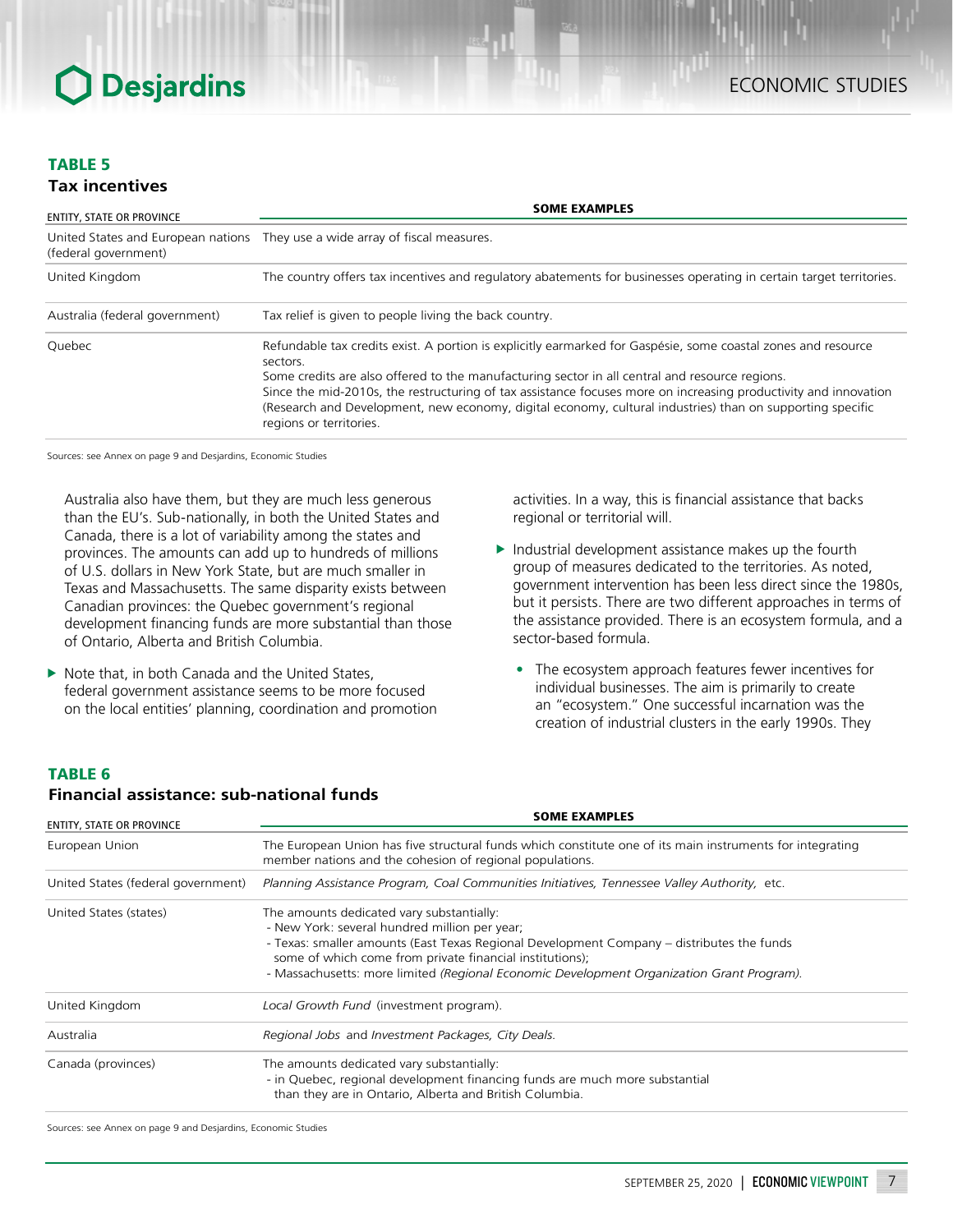### *Sector-based approach to industrial development*

| <b>ENTITY, STATE OR PROVINCE</b> | <b>SOME EXAMPLES</b>                                                                                                                                               |
|----------------------------------|--------------------------------------------------------------------------------------------------------------------------------------------------------------------|
| European Union                   | European Agricultural Fund for Rural Development.<br>European Maritime and Fisheries Fund.                                                                         |
|                                  | United States (federal government) In the coal sector: Coal Communities Initiatives.                                                                               |
| Quebec                           | In the regional development strategy released in 2017 - strategies focused on the resource sector:<br>- Plan Nord;<br>- Maritime, aluminium and forest strategies. |

Sources: see Annex on page 9 and Desjardins, Economic Studies

remain active and offer many benefits (e.g. automotive cluster in South Carolina, ten structured clusters in the Greater Montreal area). Over time, such clusters are progressively migrating toward "innovation ecosystems" that can adapt to market changes.

The objectives of the sector-based approach include helping preserve or grow industry sectors that are important to a given territory, and consolidating the comparative advantages a region already has. Table 7 provides some examples for the EU, United States and Quebec. In the province, we might think of the major components of the regional development strategy released in 2017 which focus on the resource sector, such as the Plan Nord and the maritime, aluminium and forest strategies. Note that, in some cases, the boundaries between the systemic and sector-based approaches are permeable.

Even though regional development approaches and objectives have changed substantially in the last fifty years, government authorities are still using essentially the same principal instruments to carry out their policies in this area. There are two broad categories of instruments that are explicitly dedicated to regional development: financial assistance, through transfers and tax benefits, and industrial development strategies. These two types of strategy are used throughout industrialized countries, but to different extents.

#### **Three Successive Phases**

Between the post-war period and today, the vision of regional development can be seen as having gone through three successive phases. In the 1960s and 1970s, government recognized its responsibility for stimulating the development of regions which had strong disparities with the national average. This was the era of exogenous regional development.

In the early 1980s, governments became aware of the limits of a top-down planned approach. They preferred to support initiatives put forward by regional and local communities.

Another shift took place more recently. Government assistance is now offered to all local projects which offer potential for economic prosperity, and for the population's well-being. Development now focuses on territories whose of varying geometries, regardless of where they are, rather than just some disadvantaged and well-defined regions.

Moreover, a renewed awareness of the driving force of the city has emerged, and the issue of regional development now puts more emphasis on the difficulties in rural settings rather than on disparities in income or well-being between regions.

Among the means used to achieve the desired results, financial measures are omnipresent, but their form and intensity vary from place to place. Most governments also implement ecosystemic or sector-based industrial development strategies.